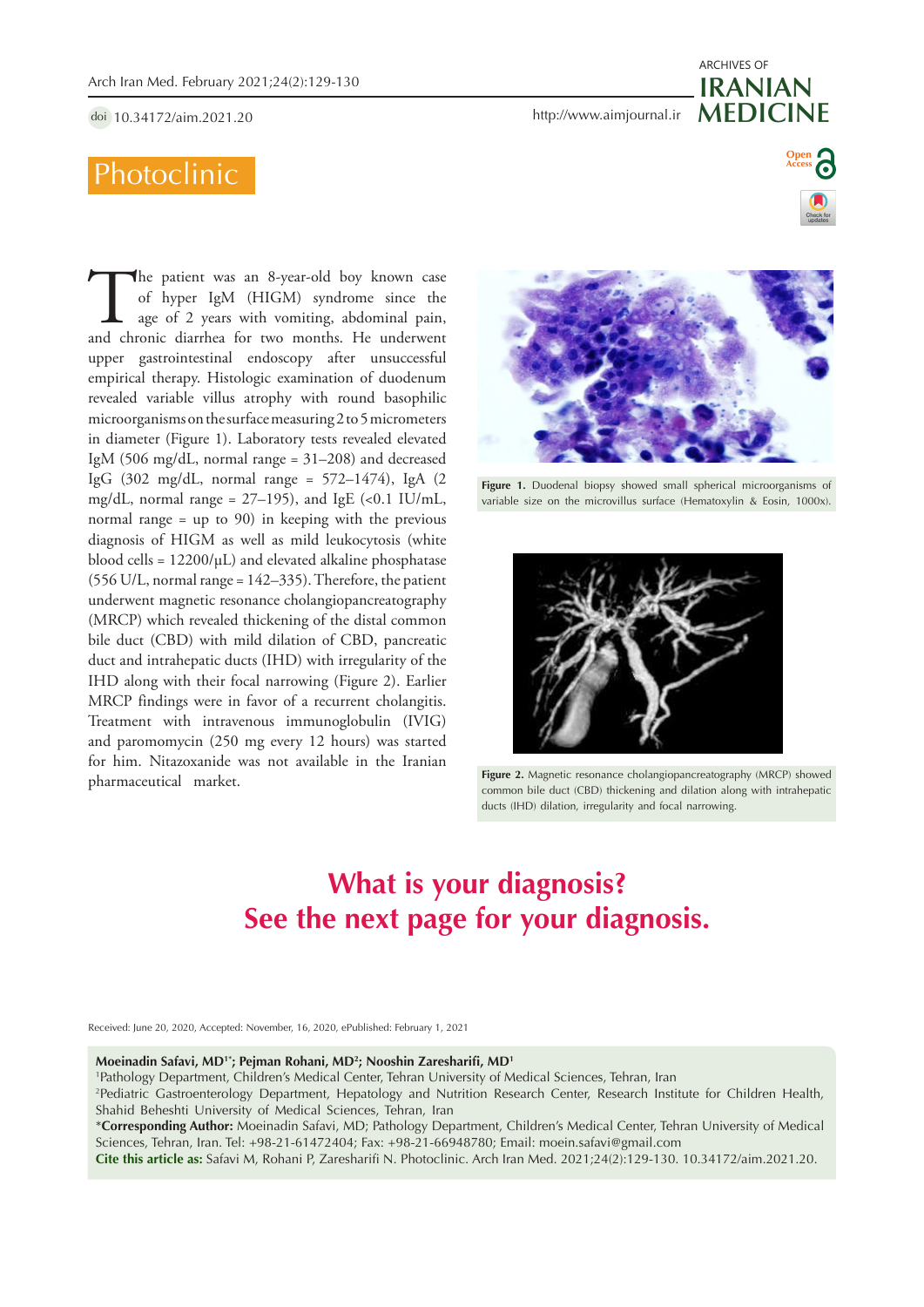# **Photoclinic Diagnosis**

# **Cryptosporidiosis in Hyper IgM Syndrome**

*Cryptosporidium* is a member of gastrointestinal apicomplexan protozoa which can cause self-limited watery diarrhea in immunocompetent patients and chronic or severe life-threatening diarrhea in immunocompromised individuals.1 The two most common *Cryptosporidium* species are *Cryptosporidium hominis* and *Cryptosporidium parvum* which infect humans and animals like the cattle.2 In children, especially in developing countries, cryptosporidiosis may cause malnutrition and failure to thrive (FTT).<sup>1</sup> In developed countries, *Cryptosporidium* is an important public health issue due to outbreaks. *Cryptosporidium* species can also result in traveler's diarrhea.3

HIGM is an immune deficiency condition which is defined as normal or increased IgM and decreased IgG, IgA, and IgE concentrations due to defective immunoglobulin class switch recombination. HIGM is rare with an incidence of 1–2: 1000000. *Cryptosporidium parvum* infection is common in HIGM. Chronic or prolonged diarrhea due to Cryptosporidium infection happens in approximately one-third of patients with HIGM and may cause FTT. It is also associated with biliary tract disease which may present as recurrent and/or sclerosing cholangitis.<sup>4</sup>

Antimotility drugs play an important role in the management of immunocompetent and immunocompromised patients with cryptosporidiosis, while the efficacy of antiparasitic drugs in cryptosporidiosis remains debatable, particularly in immunocompromised patients. A meta-analysis of trials of antiparasitic drugs in cryptosporidiosis showed nitazoxanide as an efficient antiparasitic drug in non-AIDS patients but revealed no significant efficacy for the other antiparasitic drugs in *Cryptosporidium* infection or for nitazoxanide in patients with AIDS.5 A meta-analysis of human studies of the effect of paromomycin on treatment of cryptosporidiosis

showed a response rate of 67% and long-term success rate of only 33% due to common relapses. Cryptosporidiosis treatment is a challenge in HIGM patients. Nitazoxanide and azithromycin might be beneficial in patients in the active phase of the disease but will rarely help its eradication. The best preventive measures for *Cryptosporidium* infection are avoidance of baths and swimming in non-chlorinated pools, lakes, or rivers.<sup>4</sup>

### **Authors' Contribution**

MS and NZ involved in pathology interpretation, image preparation, and drafting the manuscript. PR involved in patient clinical management, and drafting the manuscript.

## **Conflict of Interest Disclosures**

The authors have no conflicts of interest.

## **Ethical Statement**

Informed consent was obtained from the patient's parents.

#### **References**

- 1. Guerrant DI, Moore SR, Lima AA, Patrick PD, Schorling JB, Guerrant RL. Association of early childhood diarrhea and cryptosporidiosis with impaired physical fitness and cognitive function four-seven years later in a poor urban community in northeast Brazil. Am J Trop Med Hyg. 1999;61(5):707-13. doi: 10.4269/ajtmh.1999.61.707.
- 2. Cama VA, Bern C, Roberts J, Cabrera L, Sterling CR, Ortega Y, et al. Cryptosporidium species and subtypes and clinical manifestations in children, Peru. Emerg Infect Dis. 2008;14(10):1567-74. doi: 10.3201/eid1410.071273.
- 3. Nair P, Mohamed JA, DuPont HL, Figueroa JF, Carlin LG, Jiang ZD, et al. Epidemiology of cryptosporidiosis in North American travelers to Mexico. Am J Trop Med Hyg. 2008;79(2):210-4.
- 4. Mohammed RW, Almutairi A, Alkhairy OK. Intestinal Cryptosporidiosis. In: Rezaei N, ed. Pediatric Immunology. Springer, Cham; 2019:205-8.
- 5. Abubakar II, Aliyu SH, Arumugam C, Hunter PR, Usman N. Prevention and treatment of cryptosporidiosis in immunocompromised patients. Cochrane Database Syst Rev. 2007 Jan 24;(1):CD004932. doi: 10.1002/14651858. CD004932.pub2.

 © 2021 The Author(s). This is an open-access article distributed under the terms of the Creative Commons Attribution License (http://creativecommons. org/licenses/by/4.0), which permits unrestricted use, distribution, and reproduction in any medium, provided the original work is properly cited.